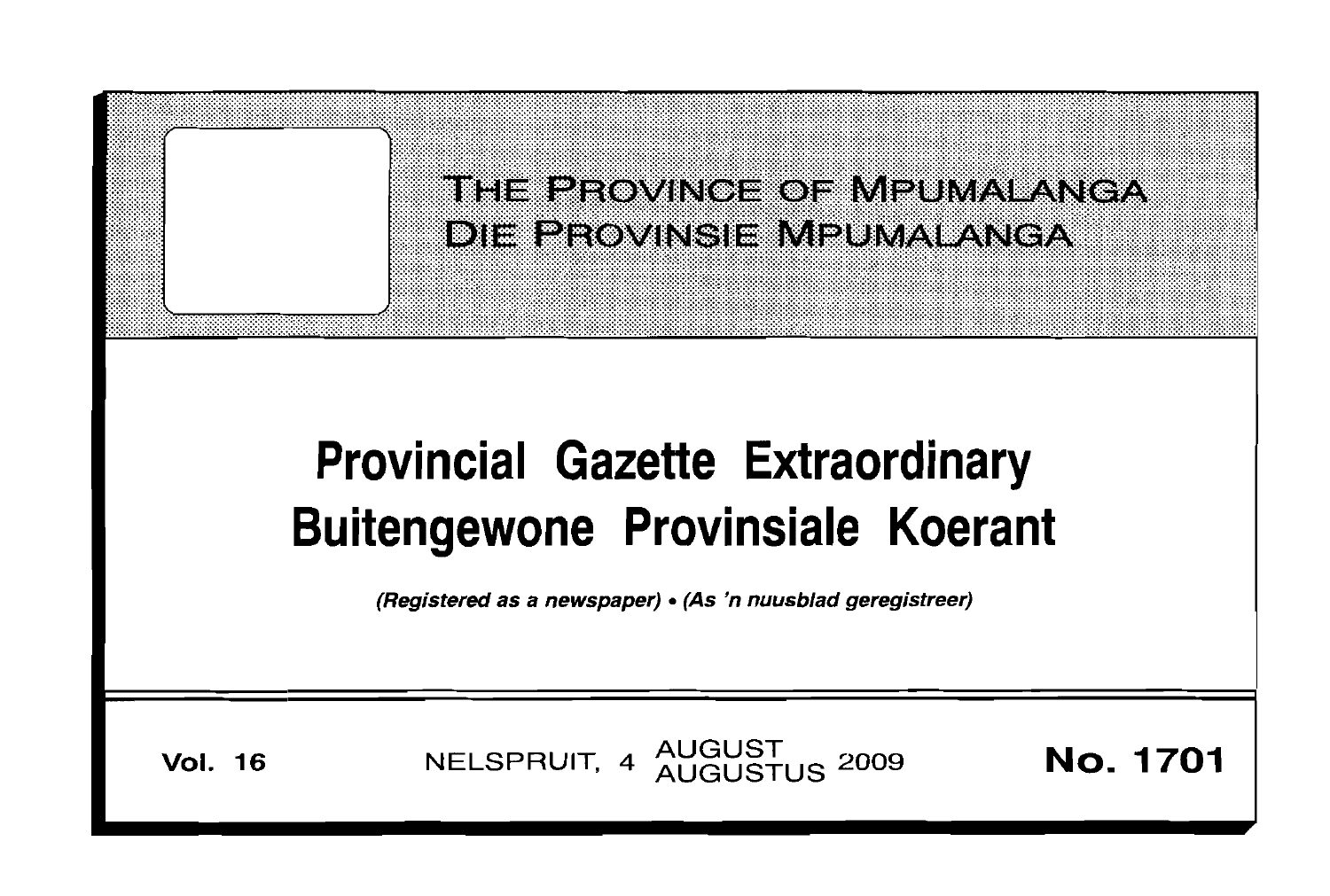$\equiv$ 

| <b>CONTENTS • INHOUD</b> |                       |             |                |
|--------------------------|-----------------------|-------------|----------------|
| No.                      |                       | Page<br>No. | Gazette<br>No. |
|                          | <b>GENERAL NOTICE</b> |             |                |
|                          |                       |             | 1701           |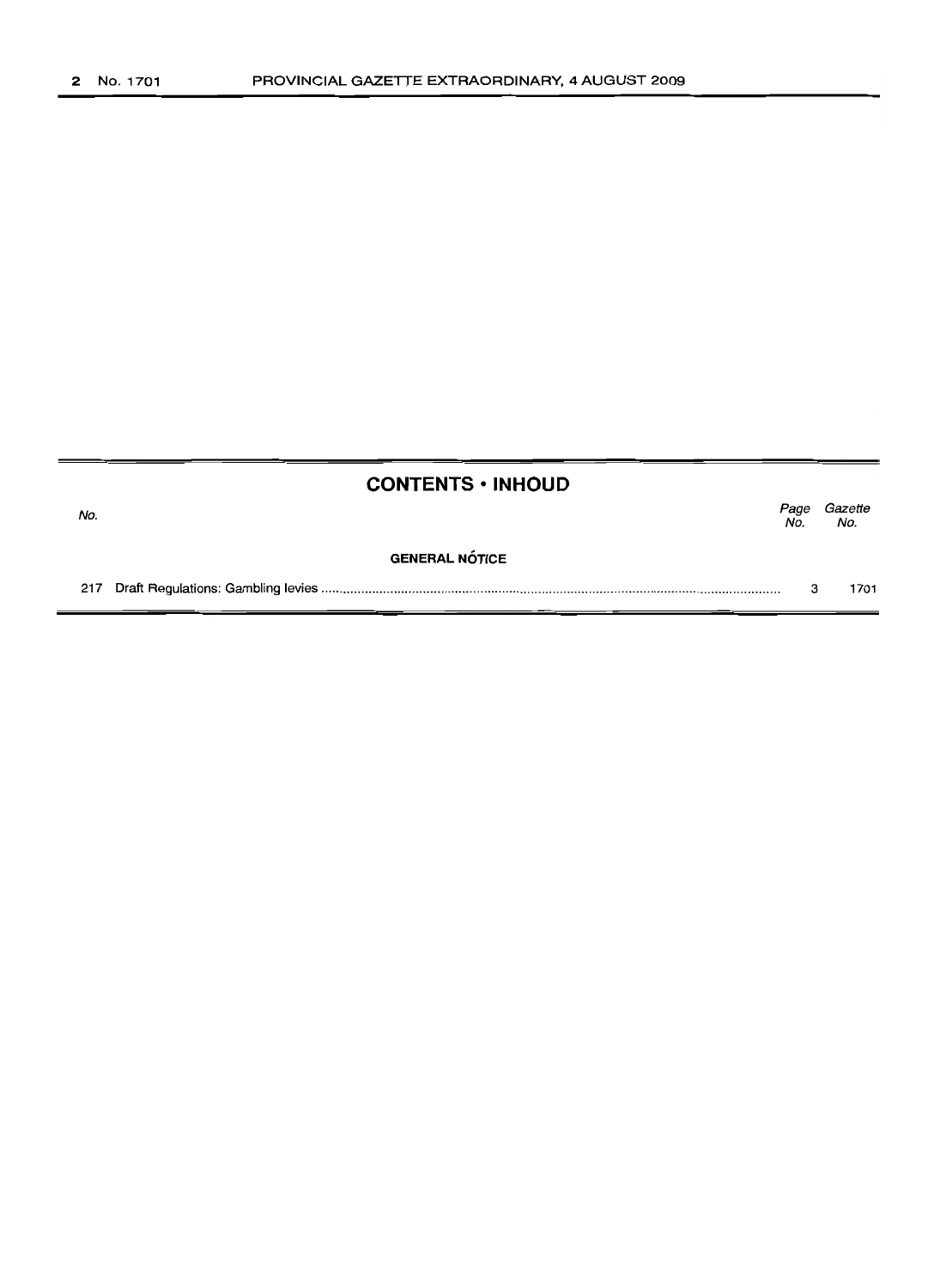# **GENERAL NOTICE**

# **NOTICE 217 OF 2009**

# **DRAFT REGULATIONS**

# **GAMBLING LEVIES**

#### **Gambling levy - Casinos**

1. (1) The gambling levy payable in terms of section 2 of this Act is paid at a sliding rate calculated on the licensee's monthly gross gambling revenue as follows:

| <b>GROSS GAMBLING REVENUE</b>                      | <b>RATE OF LEVY</b>                                   |
|----------------------------------------------------|-------------------------------------------------------|
| R0 to R10 000 000                                  | 5% of each R1                                         |
| R <sub>10</sub> 000 001 to R <sub>15</sub> 000 000 | R500 000 plus 7.5% of amount exceeding R10 000<br>000 |
| Exceeds R15 000 000                                | R875 000 plus 10% of amount exceeding R15 000<br>000  |

(2) For each table game, gross gambling revenue equals the closing table float plus credit slips for cash, chips or tokens returned to the casino cage, plus drop, less opening table float and fills to the table.

(3) For each gambling machine, gross gambling revenue equals the total value registered on the in-meter less the total value registered on the out-meter less the total value registered on the jackpot meter: Provided that if any malfunction occurs resulting in incomplete or inaccurate data being received from one or more of the in-meter, out-meter or jackpot meter of a gambling machine, the licensee shall immediately communicate the malfunction to the Board and after approval by the Board, the method of calculation of gross gambling revenue for that gambling machine will be: Drop less hopper fills less hand payments. The initial hopper load will not be regarded as a hopper fill and will not affect the calculation of gross gambling revenue.

(4) For each card game and any other casino game in which the licensee is not a party to a wager, gross gambling revenue equals all money received by the licensee as compensation for conductinq the game.

(5) If the amount of gross gambling revenue is less than zero for any particular month for which levies are to be calculated in terms hereof, the licensee may deduct the loss in the subsequent months, until the loss is fully set-off against gross gambling revenue.

(6) No licensee may deduct any amount of money from any gambling levy payable in terms hereof, unless prior permission for such deduction has been granted in writing by the staff of the Board, irrespective of whether a dispute exists as referred to in subitem (8) or not.

(7) If a licensee fails to keep the records used or required to be used to calculate gross gambling revenue, the Board may compute and determine gross gambling revenue based on an audit conducted by its staff, upon the basis of any information within the Board's possession, or upon statistical analysis.

(8) If a dispute arises between a licensee and the staff of the Board on the issue of the amount of gambling levies payable, which dispute cannot be resolved between the licensee and the Board's staff, the Board itself must resolve such dispute.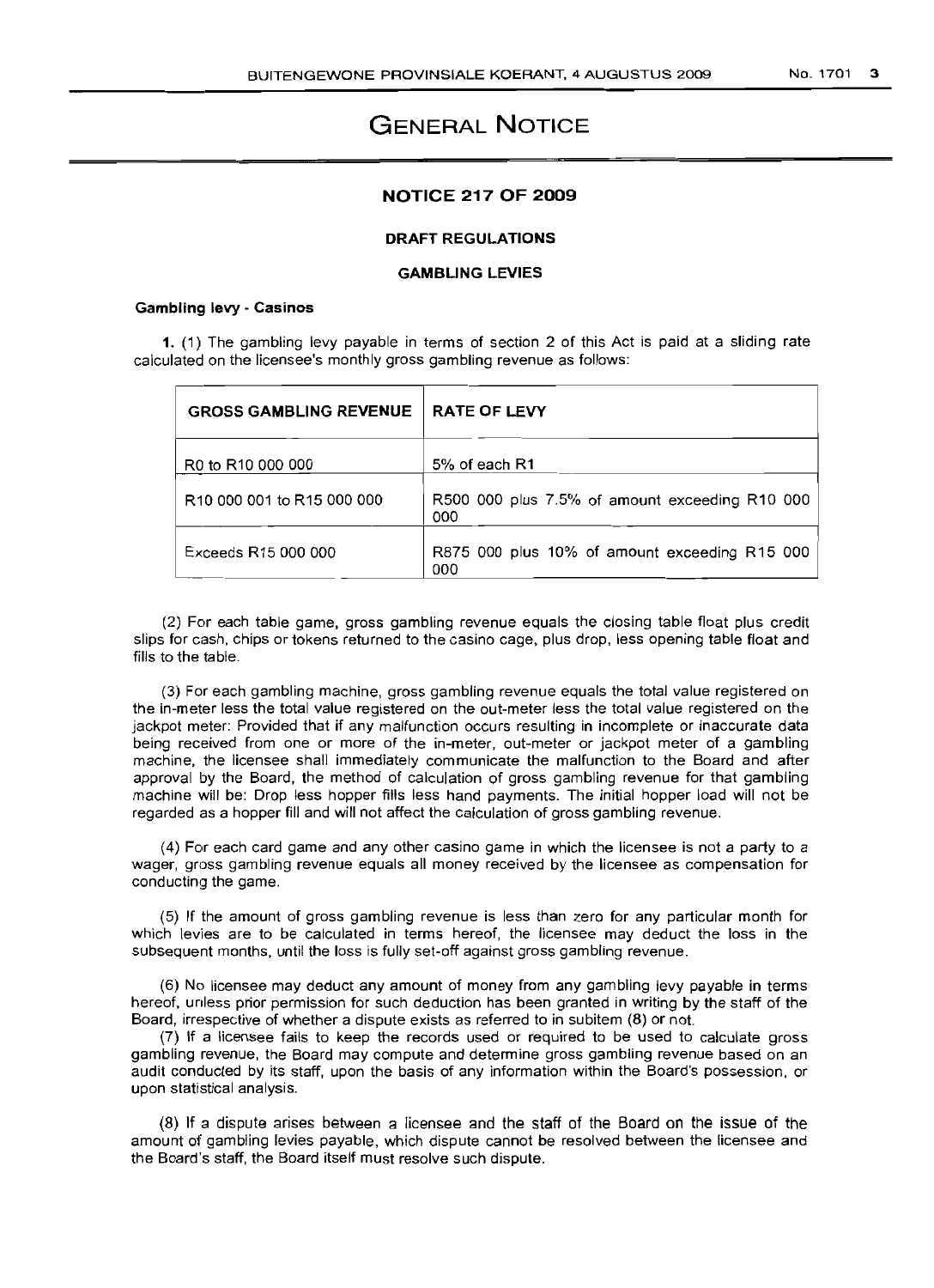# **Gambling levy - Bingo**

2. (1) The gambling levy payable in terms of section 2 of this Act is paid at the rate of eight percent of the licensee's monthly bingo revenue.

(2) For purposes of subitem (1), bingo revenue means the total amount of money staked by players on a bingo game, including participation fees, less the total amount returned to players by way of prizes.

(3) No licensee may deduct any amount of money from any gambling levy payable in terms hereof, unless prior permission for such deduction has been granted in writing by the staff of the Board, irrespective of whether a dispute exists as referred to in subitem (5) or not.

(4) If a licensee fails to keep the records used or required to be used to calculate gross gambling revenue, the Board may compute and determine gross gambling revenue based on an audit conducted by its staff, upon the basis of any information within the Board's possession, or upon statistical analysis.

(5) If a dispute arises between a licensee and the staff of the Board on the issue of the amount of gambling levies payable, which dispute cannot be resolved between the licensee and the Board's staff, the Board itself must resolve such dispute.

#### **Gambling levy - Route Operators**

3. (1) The gambling levy payable in terms of section 2 of this Act is paid at the rate of 10 percent of the licensee's monthly gross gambling revenue.

(2) For each limited payout machine, gross gambling revenue equals the total value registered on the in-meter less the total value registered on the out-meter less the total value registered on the jackpot meter: Provided that if any malfunction occurs resulting in incomplete or inaccurate data being received from one or more of the in-meter, out-meter or jackpot meter of a limited payout machine, the method of calculation of gross gambling revenue for that limited payout machine will be: Drop less hopper fills less hand payments. The initial hopper load will not be regarded as a hopper fill and will not affect the calculation of gross gambling revenue.

(3) If the amount of gross gambling revenue is less than zero for any particular month for which levies are to be calculated in terms of these regulations, the licensee may deduct the loss in the subsequent months, until the loss is fully set-off against gross gambling revenue.

(4) No licensee may deduct any amount of money from any gambling levy payable in terms hereof, unless prior permission for such deduction has been granted in writing by the staff of the Board, irrespective of whether a dispute exists as referred to in subitem (6) or not.

(5) If a licensee fails to keep the records used or required to be used to calculate gross gambling revenue, the Board may compute and determine gross gambling revenue based on an audit conducted by its staff, upon the basis of any information within the Board's possession, or upon statistical analysis.

(6) If a dispute arises between a licensee and the staff of the Board on the issue of the amount of gambling levies payable, which cannot be resolved between the licensee and the Board's staff, the Board itself must resolve such dispute.

# **Gambling levy - Independent Site Operator**

4. (1) The gambling levy payable in terms of section 2 of this Act is paid at the rate of 10 percent of the licensee's monthly gross gambling revenue.